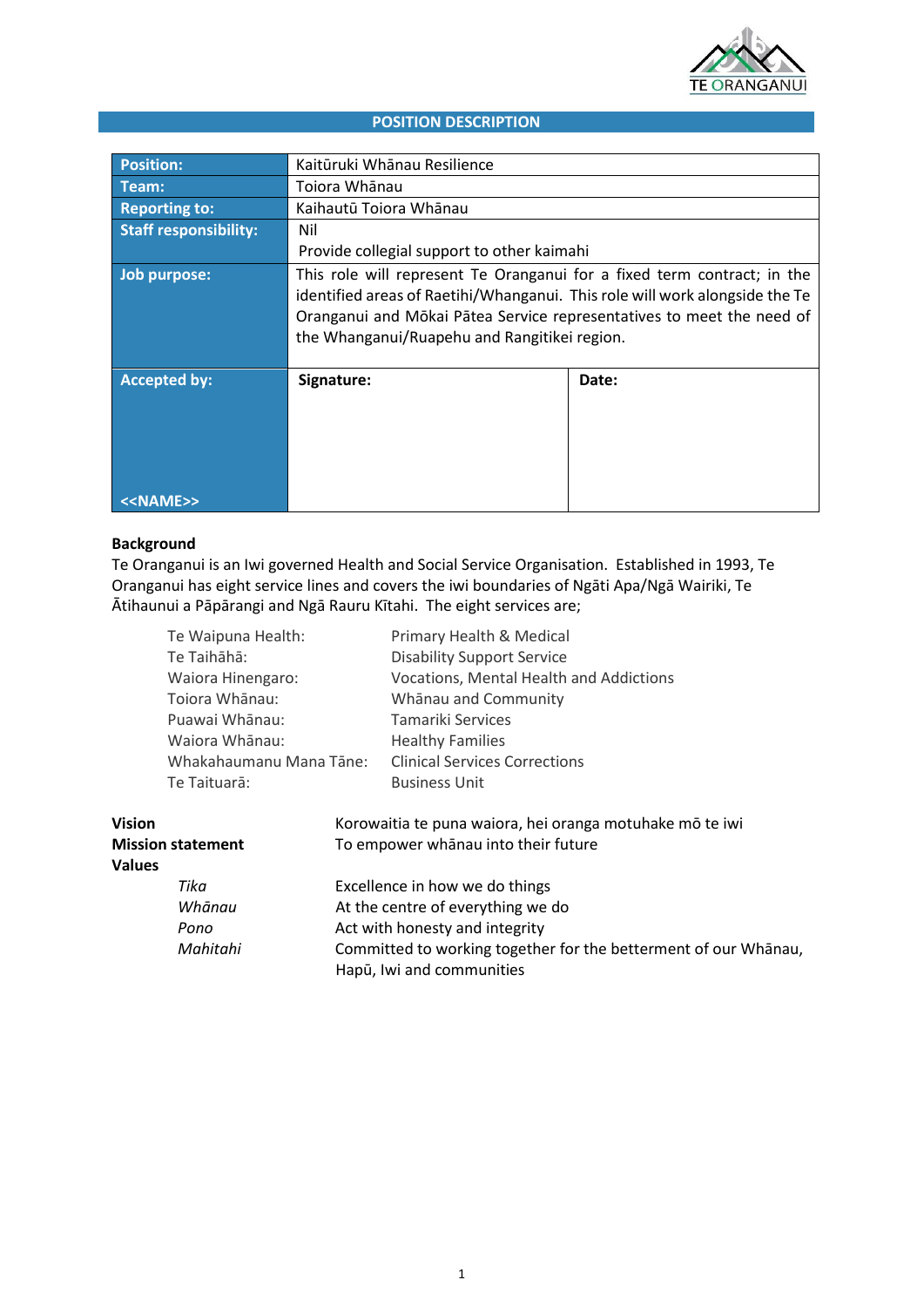

### **Whānau Resilience**

Whānau Resilience is an initiative that aims to create strong, resilient communities where whānau are supported to live violence free and to eliminate violence for the next generation. Whānau Resilience will involve local groups of providers working together in their regions to design services for people. This design process will take up to one year, and involve providers working together to build a picture of the needs and strengths of their region, along with testing and learning about what works for whānau to build resilience. The services that are designed at the end of the process will then be delivered into communities.

### **Regional Design**

The design process of Whānau Resilience will focus on collaboration, innovation and reflective learning, whilst acknowledging that communities and providers have invaluable knowledge and experience that should inform the make-up of services available in their communities. The design process will take around one year. This process has been broken into four stages through the year to support the end delivery of a clear service concept which needs to reflect one or more of the 5 Pou (or service areas), with local whanau voice held at the centre of the design.

Whānau Resilience will be regionally designed in collaboration with other successful organisations or collectives, along with support from MSD. Each regional group of Kaimahi will be led and supported by a Pouwhakataki to design the services together for their specific region.

The Pouwhakataki are people, recruited and employed by MSD, who will be assigned to work within each region to lead the Kaimahi group through the design process, and importantly to make sure each region is reflecting the whānau voice into their designs.

## **Overall Vision for Whānau Resilience**

Strong, resilient communities where whānau are supported to live violence free and eliminate violence for the next generation.

### **The 5 Pou/Service Areas**

Services that aim to:

- Strengthen cultural identity and whakapapa
- Strengthen social capability and community connection
- Support long term behaviour change for men and people using violence
- Support trauma healing and recovery from violence
- Create healthy relationships and skills

These have been developed through research and insights from the sector as examples of family violence services that are effective for long-term responses.

## **Elements that need to underpin services**

These are aspects that must go into the creation of services to make sure they have a strong evidence base and are sustainable. They are where services must:

- be informed by local whānau voices
- adapt, learn and innovate based on whānau voice
- be led by tikanga Māori principles & values
- reflect & value diversity, cultural identity & gender equity
- build in measurements and feedback loops in the design
- have the right workforce capability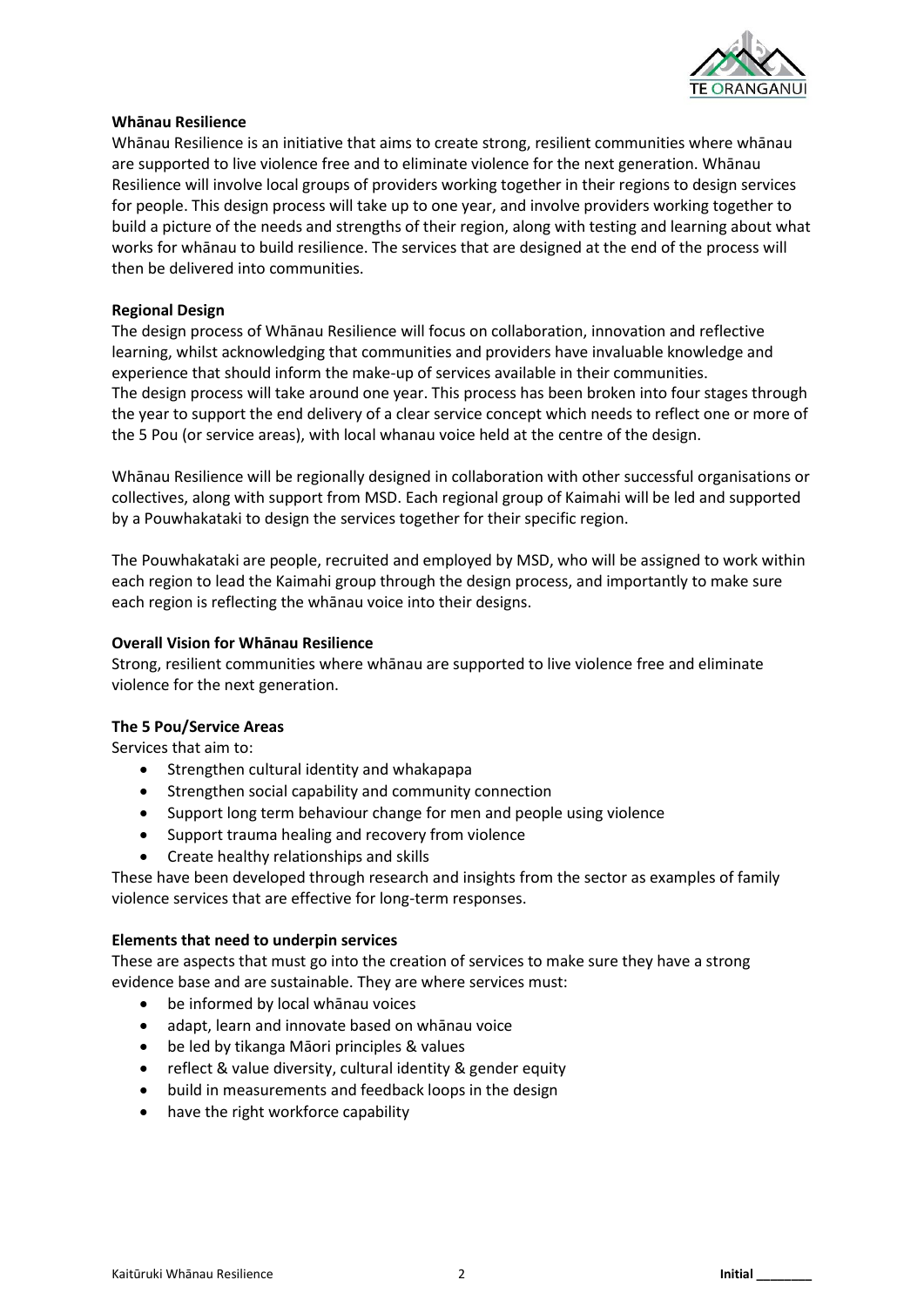

#### **Key Responsibilities & Relationships**

| <b>Subject Matter awareness</b> | Clear understanding of Whanau Resilience intent and what<br>needs to be delivered over the course of the year                                                                              |
|---------------------------------|--------------------------------------------------------------------------------------------------------------------------------------------------------------------------------------------|
| Relationship Management         | Builds relationships and works collaboratively with other<br>members of the Regional Design Collective, including other<br>Kaimahi and the Pouwhakataki, and any other key<br>stakeholders |
| Service Design                  | Actively contributes to the design process and commits to<br>keeping whanau voice at the centre of design                                                                                  |
| Reporting and monitoring        | Actively participates in the progress through participation<br>in, or contribution toward, quarterly round tables                                                                          |

## **KRA 1: Getting established**

#### **Tasks:**

- 1.1 Attendance and active participation at regional design workshops.
- 1.2 Support the development and implementation of an MOU (Memorandum of Understanding) between partners with this design collective.
- 1.3 Participate, contribute to and develop (where applicable) an action plan with all members of the regional design collective.

### **KRA 2: Discovery**

#### **Tasks:**

- 2.1 Participate and contribute to Regional Data walk/Community Asset Map (understand the regional context of Whānau Resilience)
- 2.2 Continue building the baseline community level data
- 2.3 Continue to capture Whānau Voice to inform practice and service delivery
- 2.4 Identify ideas or services fit to benefit whānau.
- 2.6 Share information and learnings and ideas with your regional design collective, and develop ideas on how this can be sustained long term
- 2.7 Test early ideas with whānau understanding what works and what does not; learn by doing and creating prototypes.
- 2.8 Develop a monitoring and evaluation process for testing to capture evidence that this service meets the need of whānau.

### **KRA 3: Test and Learn**

#### **Tasks:**

- 3.1 Work with your Manager and team to determine how the service will operate, for whom and when, the linkages with others and the service entry to exit processes and systems.
- 3.2 Confirm the measures and feedback loops for your service.
- 3.3 Work with whanau within the Raetihi/Whanganui rohe; testing and piloting the Whakapakari Ora service model.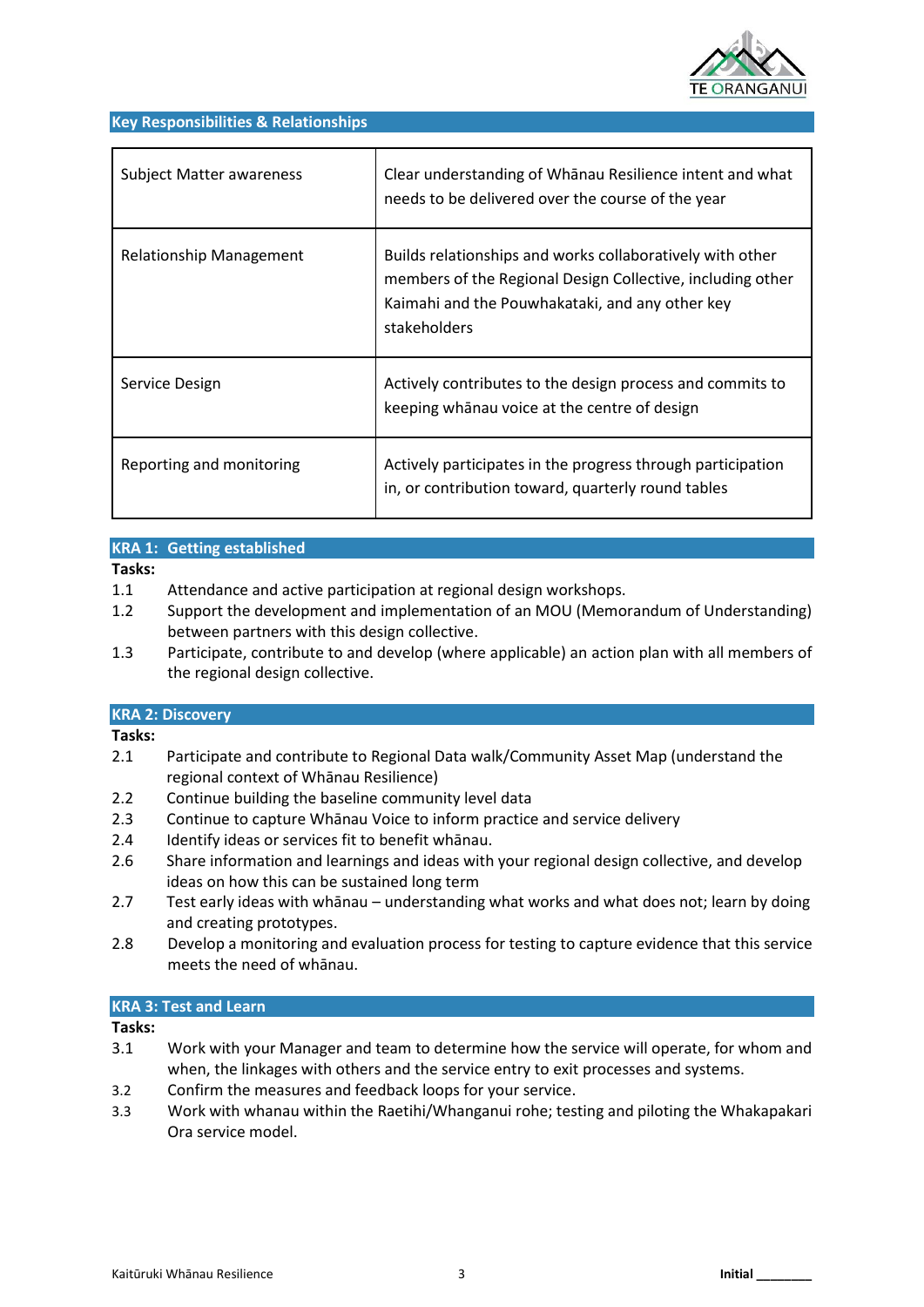

#### **KRA 4: Participate in regular supervision**

#### **Tasks:**

- 4.1 Actively participate in regular supervision, making a positive contribution to the development of a co-operative relationship with the supervisor
- 4.2 Ensure that all case management issues are taken to supervision;
- 4.3 Manage work priorities, personal workload and stress levels with the support of the supervisor;
- 4.4 Comply with the requirements of the supervision contract;

## **General Provisions**

- Actively participate in Te Oranganui kaupapa activities including attending hui, karakia, whakawhānaungatanga, waiata sessions etc
- Uphold the principles of Whānau Ora working across teams and functions; acknowledging the unique skills and abilities all kaimahi
- Ensure you maintain an accurate and up to date understanding of Te Oranganui policies and that you uphold these at all times
- Ensure the health & safety of yourself as well as others in your working environment, upholding organisational health and safety policies and procedures at all times
- Proactively promote Te Oranganui in a positive light in all activities
- Actively participate in ongoing professional development including regular supervision
- Participate in internal and external audits
- Maintain practice within the code of professional conduct, competencies and standards of the relevant professional body.

*The above statements are intended to describe the general nature and level of work being performed by the job holder. It is not intended to be an exhaustive list of all responsibilities, duties, or skills required of the job holder. From time to time, personnel may be required to perform duties outside of their normal responsibilities as needed.*